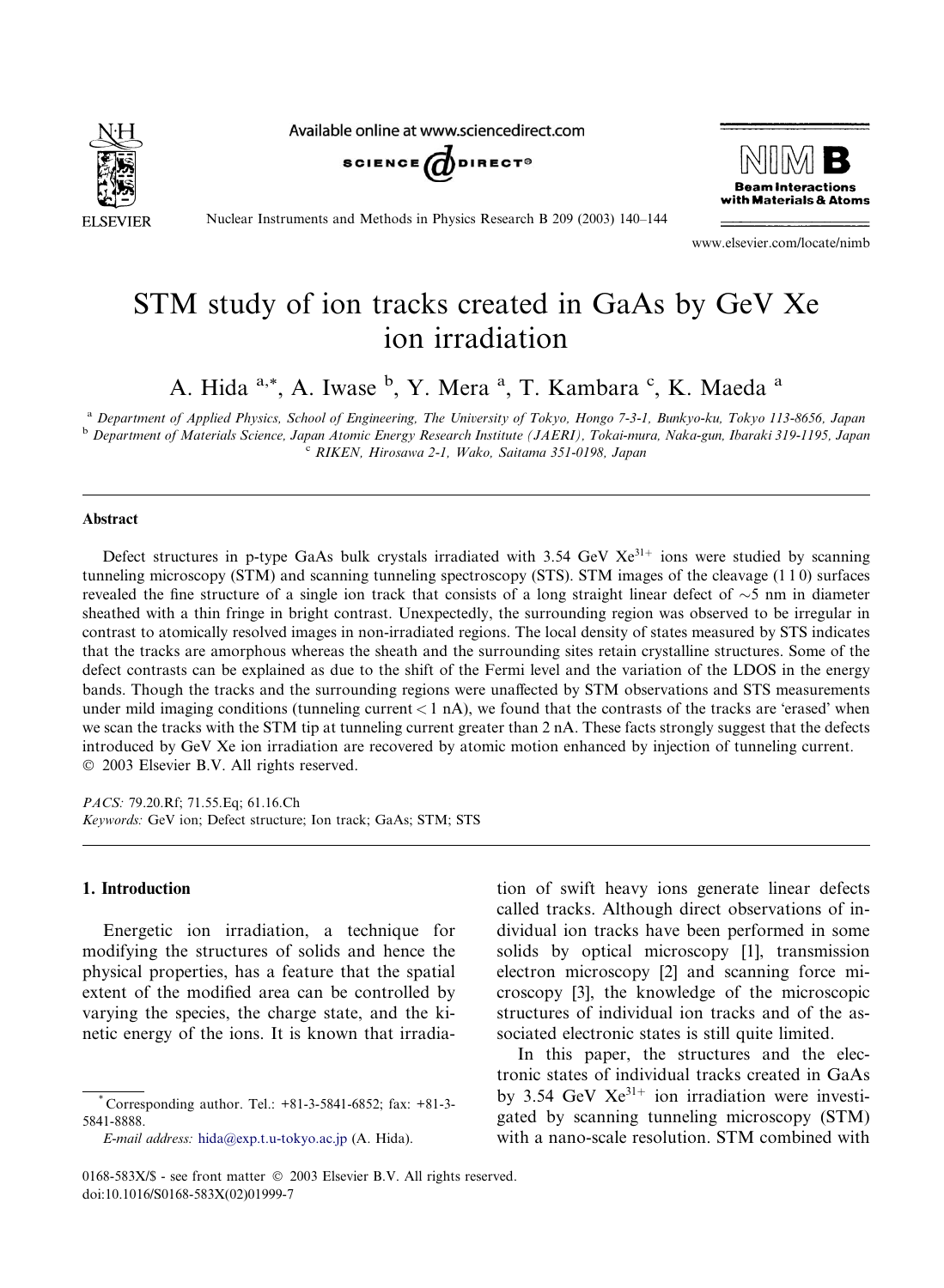scanning tunneling spectroscopy (STS) is especially suitable for such studies because it can provide direct information of the local electronic states associated with the defect structures imaged with an extremely high spatial resolution. Furthermore, current injection from the STM tip sometimes causes an atomic motion or reactions that can be detected in situ in the STM observations [4–8]. We actually found also in the present samples the recovery of the ion tracks on injection of tunneling electrons from the STM tip.

## 2. Experimental

The samples used were Zn doped p-type GaAs bulk crystals (hole density,  $p \sim 10^{18}$  cm<sup>-3</sup>) irradiated at normal incidence to the (0 0 1) surface with 3.54 GeV Xe<sup>31+</sup> ions up to a dose of  $2.5 \times 10^{11}$ - $5 \times 10^{11}$  cm<sup>-2</sup> at RIKEN ring cyclotron. After irradiation, clean cross-sectional (1 1 0) sample surfaces were prepared by cleaving in an ultrahigh vacuum STM chamber (base pressure  $< 2 \times 10^{-8}$ Pa) to investigate the defect features created along the ion trajectories. The  $(110)$  surfaces were probed with a mechanically sharpened Pt–Ir tip under various conditions of sample bias voltage  $(V<sub>s</sub>)$  and tunneling current  $(I_t)$ . The structural features were examined in the constant-current STM images obtained at  $V_s = +2.1$  V and  $I_t = 0.1$  nA, and the electronic properties were investigated by STS measurements of the local current–voltage  $(I-V)$ relation from which the approximate local density of states (LDOS) was deduced by calculating  $\frac{dI}{dV}$   $\frac{dV}{I/V}$ . All experiments were performed at room temperature.

## 3. Results and discussions

Fig. 1(a) shows a typical STM image of a long straight linear defect observed in a cleavage (1 1 0) surface of a sample under the imaging condition of  $V_s = +2.1$  V and  $I_t = 0.1$  nA. These types of defects were found only within a depth of 1 *l*m on the irradiated side of the surface and never on the opposite side, hence they are tracks definitely produced by individual ions. Commonly, each



Fig. 1. (a) A typical STM image ( $V_s = +2.1$  V,  $I_t = 100$  pA) of a cross-sectional (1 1 0) cleavage surface of p-GaAs irradiated with 3.54 GeV Xe ions at room temperature. (b) The average line profile of the tip height across an ion track. The ion track of  ${\sim}5$  nm in diameter observed in dark contrast is sheathed with a thin fringe of  $\sim$ 2 nm in width in bright contrast. The effects of a single ion spread around the ion track creating an extended region where we could not see such lattice contrasts as clearly observed at the upper right corner in (a) which is zoomed in the inset.

track imaged in dark contrast is sheathed with a thin fringe in bright contrast. One may also notice a bright thin line running along the core of the track. Fig. 1(b) shows the average line profile of the tip height (giving the contrast in constantcurrent images) plotted across the track. The width of the track in dark contrast is  $\sim$ 5 nm, and the thickness of the bright sheath is  $\sim$ 2 nm in average.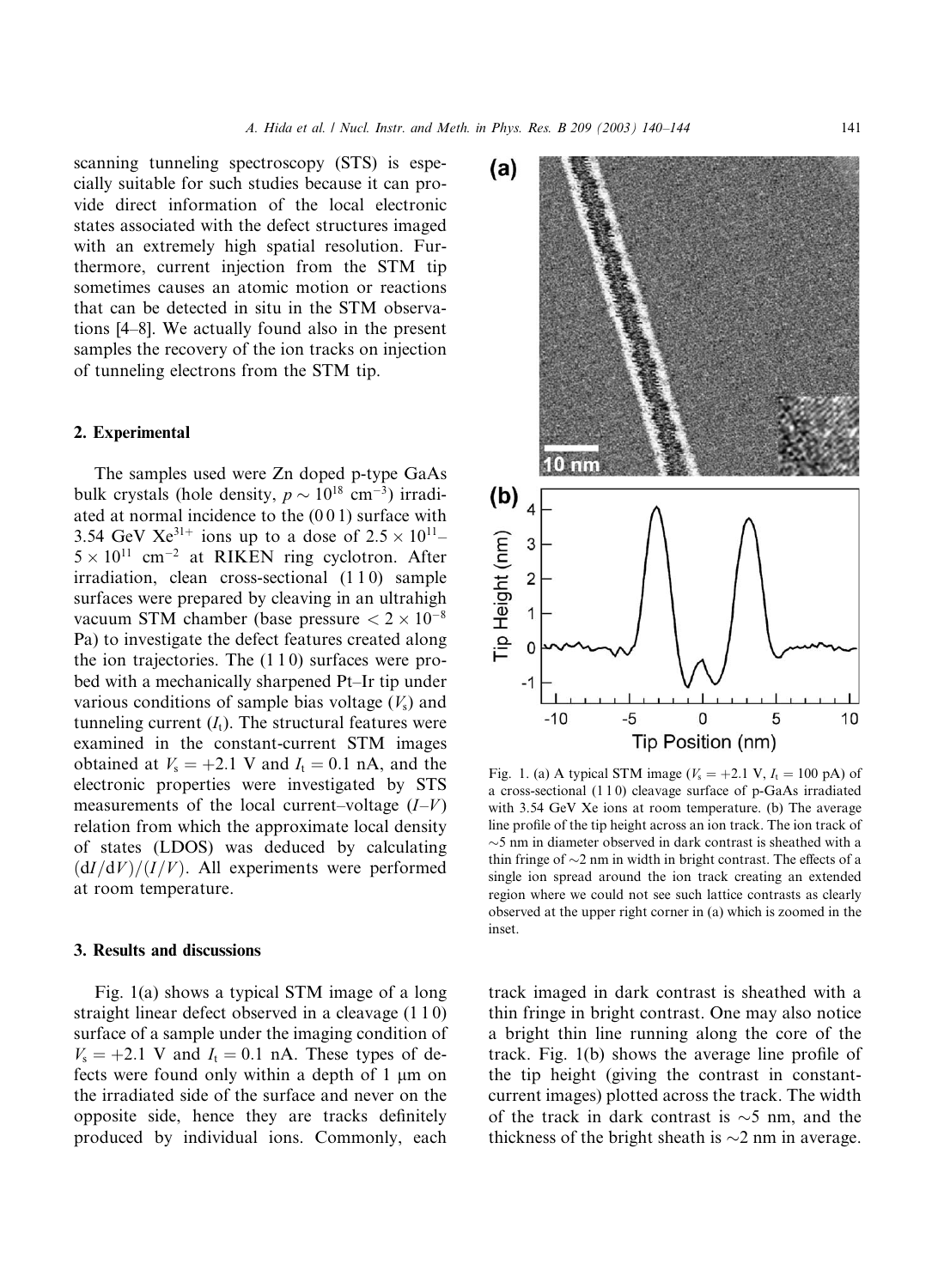The tracks in dark contrast appear quite disordered, which is consistent with previous TEM observations of amorphous tracks of 5–8 nm in diameter formed in heavy ion irradiated GaAs [2]. However, the TEM image of the region outside the track appeared crystalline whereas the STM image exhibits no crystalline features extending over a distance of 40 nm from the track. Note the atomically resolved image beyond the disordered region, indicating that the non-crystalline contrasts are not due to the poor resolution of the tip. Thus, our results indicate that the impact effect of an ion is not confined to the track but extends to a much larger volume.

The origin of the fringe contrasts of the sheath is judged to be not the surface corrugation from the reasons as follows: (i) if it were the projection formed by cleaving, reverse contrasts or dark fringes would be found in some other places on the symmetrically cleaved non-polar  $(1\,1\,0)$  surface, which was never observed in experiments and (ii) if it were the distortion due to the relaxation of the stress around the ion track, the magnitude of it would be very small because it spread only  $\sim$ 2 nm horizontally as shown in Fig. 1(b), but for which the height of up to  $\sim$ 4 nm is too large. Therefore, we have to attribute the main cause of the contrast to a spatial variation of the electronic states. Fig. 2 shows the spectra of LDOS deduced from the I-V relations measured at characteristic sites around the track. The energy zero in each spectrum indicates the Fermi level at the surface. At sites where atomic rows are observed, the spectrum ('P' in Fig. 2) shows features characteristic of p-type GaAs perfect crystals, the bandgap of  $\sim$ 1.4 eV and the Fermi level being located near the valence band top. At the track in dark contrast  $(T'$  in Fig. 2), however, the bandgap is considerably reduced. This is consistent with the well-known fact of band-tailing induced by amorphization of semiconductor crystals [9,10]. In contrast, at the bright fringe  $(F)$  and the outskirts of the track  $(O)$ , such reduction of the bandgap is not observed. This means that these regions retain the crystalline structures although they exhibit no crystalline contrasts in the STM images. The spectra at F sites and O sites differ, from the perfect sites  $(P')$  and from each other, in the relative position of the



Fig. 2. LDOS deduced from  $I-V$  relations measured at characteristic sties around the track. The spectrum labeled 'P' shows one typically obtained at sites where atomic lattice images are observed. Spectra inside the dark track, at the bright fringe, and at the outskirts of the track are also shown as  $T$ ,  $F$  and  $O$ , respectively. The vertical double lines with letters V.B. and C.B. indicate the positions of the valence band top and the conduction band bottom, respectively.

surface Fermi level with respect to the band edge and in the magnitude of the LDOS in the energy bands. It is likely that defects introduced by irradiation form electronic levels that alter the LDOS and the position of the Fermi level. Therefore, the fringe contrast and the irregular contrast in the surrounding in the STM images are considered to be due to such variations of electronic states due to some irradiation defects.

As long as the tunneling current  $I_t$  was smaller than 1 nA, the contrast of the tracks remained unchanged during STM observations and STS measurements. However, we found that the tracks change the contrasts when we increase the tunneling current above 2 nA. Fig. 3 shows an STM image of a track a part of which has been 'erased' by scanning the stripe area with a tip at  $I_t = 2 \text{ nA}$ for 5 s. A subtle change in the contrast is discernible also at the outskirts of the track. These facts indicate that the amorphous structures in the track and defects in the sheath and the surround-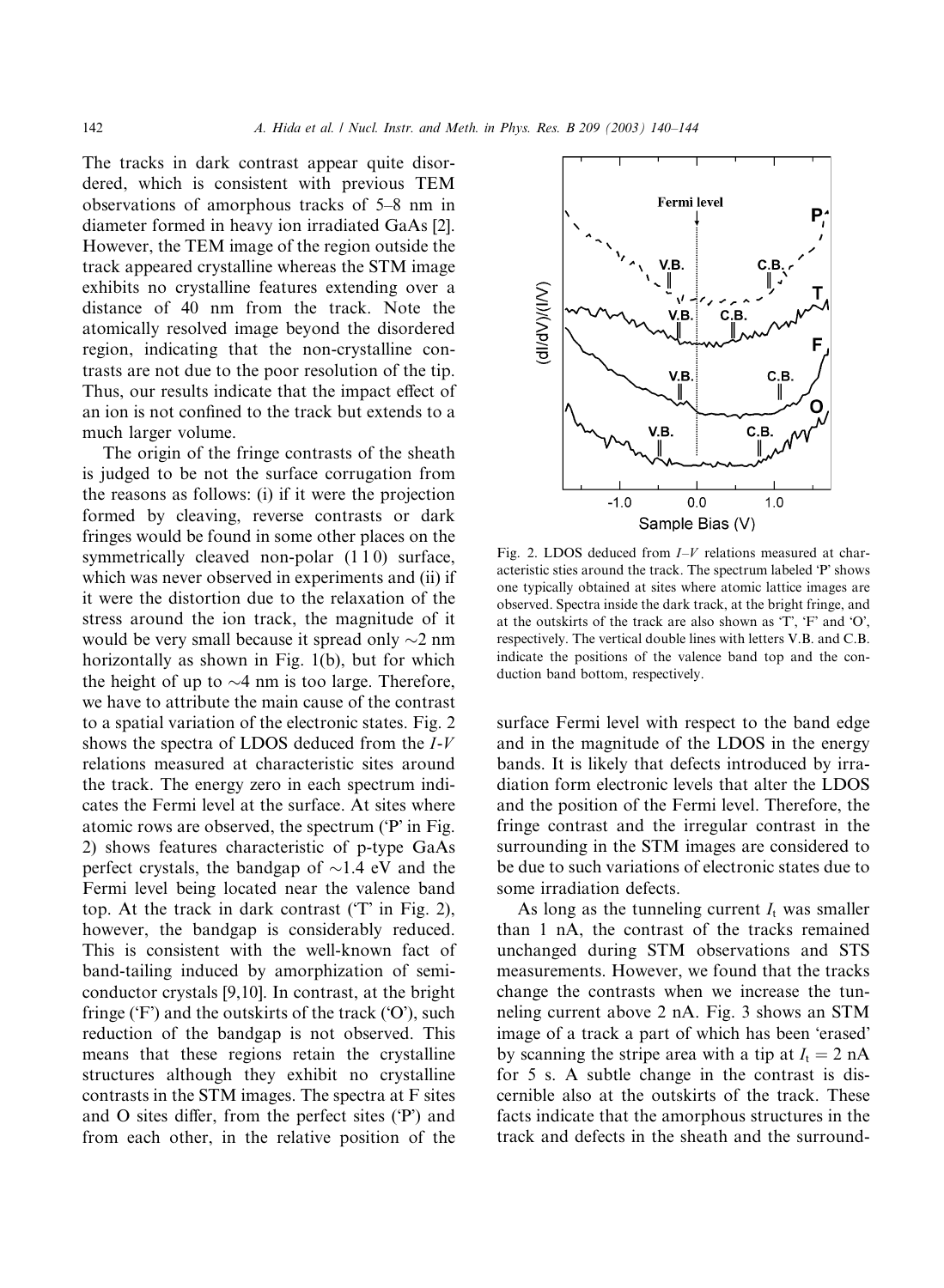

Fig. 3. An STM image of a track scanned with an STM tip over the area indicated with [ ] marks at  $I_t = 2$  nA for 5 s. In the scanned area, both track and bright fringe are almost erased while the change in the outskirts is subtle.

ing are recovered by the injection of tunneling current. Our recent studies showed that injection of tunneling electrons in energies as low as several eV induces atomic motion and reactions on surfaces of non-metals, hopping motion of chlorine atoms on Si  $(1\ 1\ 1)$ – $(7 \times 7)$  surfaces [8] and polymerization and decomposition of  $C_{60}$  clusters deposited on substrates [7], which are all interpreted as due to electronic-excitation-induced effects. Jencic et al. [11] reported a similar recovery of tracks in GaAs by the effect of irradiation of electrons in energies smaller than 100 keV, well below the threshold for the displacement damage. A noteworthy fact in their results is that the recovery rate increases with decreasing electron energy, which is a feature expected from an electronic excitation effect of energetic electron irradiation on thin films. These facts strongly suggest that electronically enhanced atomic motion induced by electron injection is the cause of the recovery of tracks on STM probing.

Recently, such effects of electronic excitations on solid reactions have attracted a great deal of attention as a novel approach for controlling the properties of materials [12]. Iwase et al. [13] reported that electronic excitations caused by irradiation of swift heavy ions induce non-thermal

effects even in metals. Although the mechanism is not known at present for the formation of the present defective regions extending around the ion tracks and the thin linear structure along the core of the tracks detected in STM images, electronic excitations might be responsible for the creation of the unexpected structures. The elucidation of the microscopic mechanism is subject to further studies.

## 4. Conclusions

Individual ion tracks in p-GaAs crystals irradiated with 3.54 GeV Xe ions were studied by STM and STS with nano-scale spatial resolution. The STM plan-view images of a single ion track revealed a fine structure of the track consisting of a straight linear rod of  $\sim$ 5 nm in diameter in dark (but bright at its core) contrast that is sheathed with a bright fringe of  $\sim$ 2 nm in thickness and further surrounded by an irregular region extending over a distance of  $\sim$ 40 nm from the track. STS measurements suggest that the tracks in dark contrast are amorphous but the sheath and the surrounding retain crystalline structures though heavily disordered. Some of the contrasts can be interpreted by the spatial variation of the electronic states regarding the position of the Fermi level and the LDOS of the energy bands probably modified by irradiation defects. These facts indicate that the effects of an ion passage in GaAs crystals are not confined to the track but extend to a much larger volume. It was also found that the tracks are erased by probing with an STM tip at tunneling current larger than 2 nA. This phenomenon can be explained by electronically enhanced atomic motion that brings about the recovery of the disordered structures.

### Acknowledgements

The authors thank the technical staff of RIKEN accelerators facility for their help in ion irradiation experiments. This work was supported by a Grantin-Aid for Scientific Research on Priority Areas (B) Manipulation of Atoms and Molecules by